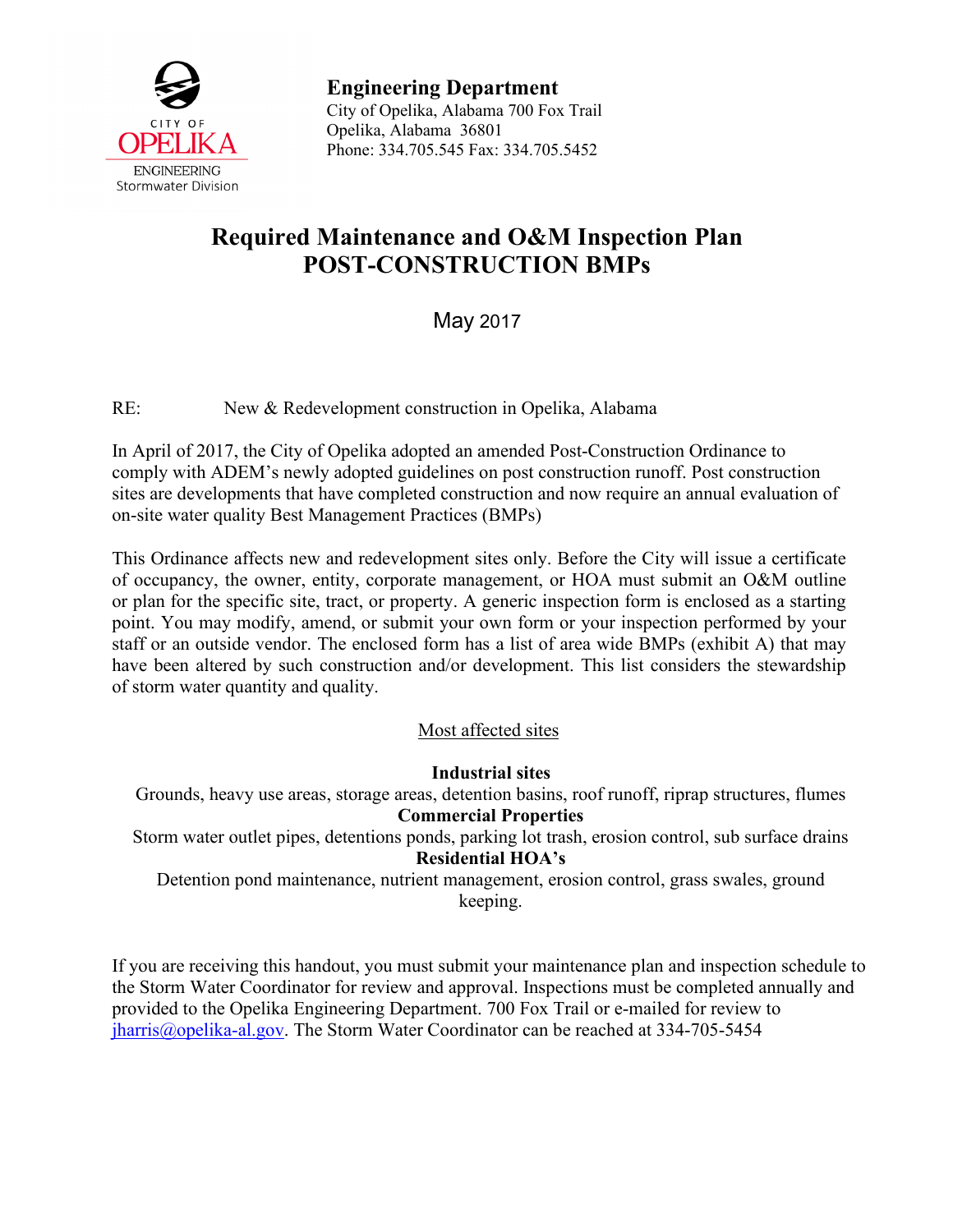## **POST Construction BMP Annual O&M Inspection Opelika Alabama**

|                                                                                                                                                                                                                                                                                                                                                                                                                                                                               | /20<br>Date |  |  |  |  |
|-------------------------------------------------------------------------------------------------------------------------------------------------------------------------------------------------------------------------------------------------------------------------------------------------------------------------------------------------------------------------------------------------------------------------------------------------------------------------------|-------------|--|--|--|--|
|                                                                                                                                                                                                                                                                                                                                                                                                                                                                               |             |  |  |  |  |
|                                                                                                                                                                                                                                                                                                                                                                                                                                                                               |             |  |  |  |  |
| What is the drainage area of your facility, if known?<br>How many exterior surface storm water inlets does this facility<br>have? $\#$<br>How many exterior sub-surface or pipe outlets does this facility have? #<br>Are any detergents flushed or used outdoors for any reason?<br>Do any of the outlets drain directly to Waters of the US? (Runningstream) Y___________N<br>Is the street number/address visibly displayed and can be seen from the street? $Y \_ N \_ N$ |             |  |  |  |  |

Draw a North arrow (**1**) and **sketch the footprint of the building**, streets, parking lots, storm drains and drainage features. Natural areas, vegetative BMPs, ponds, ditches or other elements that are present around this building.

*Optional free hand sketch does not have to be drawn to scale* **Page 1.**

*https://www.opelika-al.gov/DocumentCenter/View/104/Post-Construction-BMP-Inspection-Form-PDF*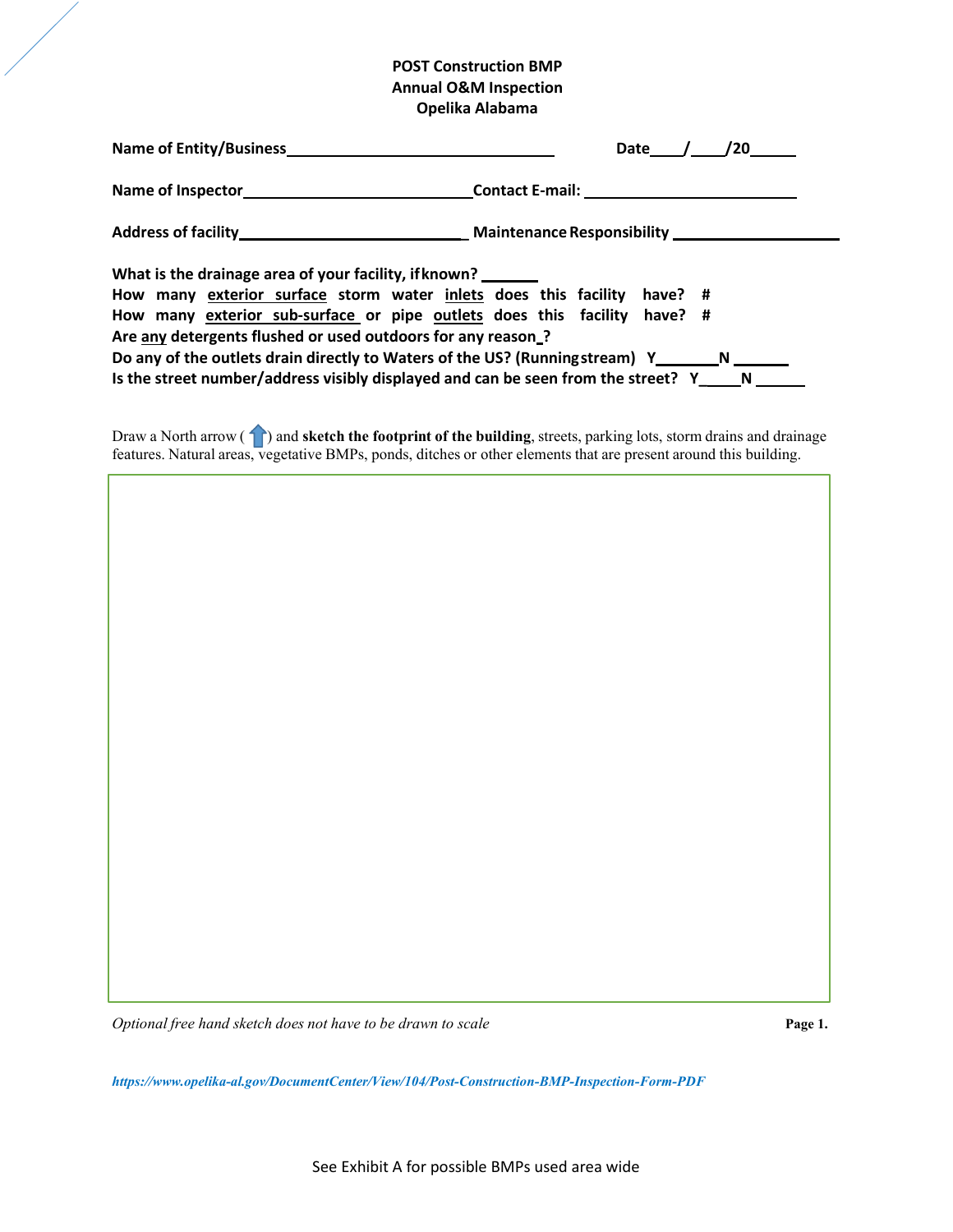## **POST Construction BMP Annual O&M Inspection Opelika Alabama**

## **A "BMP" (Best Management Practice) is a structural or non-structural land applied treatment to enhance, filter and protect storm water as it runs off your property, eventually contributing to the ground water supply. See Exhibit A list, page 3.**

**Type of Post-BMPs measures for this site/entity**: NEW DEVELOPMENT \_\_\_\_\_\_\_ RE-Development \_\_\_\_\_\_\_\_ Structural \_\_\_\_\_\_Non-Structural \_\_\_\_\_\_ (LID) Low impact development \_\_\_\_\_ (GI) Green infrastructure \_\_\_\_\_\_

Annual Inspection Form

*Business name*

Please take a minute to walk around the grounds of the business area and inspect the site and answer the questions below. A copy of this report should be kept on file and be presented to the City of Opelika Department of Revenue for the renewal of this year's business license **(2017**). If there are any questions regarding this inspection or other requirements, please call the Storm Water Division in the Opelika Engineering Department at 334-705-5454.

| <b>12 Inspection Items</b>                                                                                                                        | <b>YES</b> | NO | N/A |
|---------------------------------------------------------------------------------------------------------------------------------------------------|------------|----|-----|
| 1. Is there a routine schedule for litter pick up around your grounds?                                                                            |            |    |     |
| 2. Are garbage dumpsters accessible, secure, maintained and serviced?                                                                             |            |    |     |
| 3. Are litter receptacles accessible, secure, and maintained?                                                                                     |            |    |     |
| 4. Are the storm drains clean of debris and trash?                                                                                                |            |    |     |
| 5. Has there ever been any hazardous material poured into the storm drains? (oil, grease,<br>soap, chemicals) If yes, call 705-5454 for reporting |            |    |     |
| 6. Are natural areas around the business maintained?                                                                                              |            |    |     |
| 7. Are there any damp or seep areas present with foul odors?                                                                                      |            |    |     |
| 8. Is there a detention pond on the property?                                                                                                     |            |    |     |
| 9. If YES, is the detention pond maintained and inspected? (Call 705-5454 for assistance)                                                         |            |    |     |
| 10. Is there any erosion or bare soils present on the premises?                                                                                   |            |    |     |
| 11. Do employees know how to report hazardous spills?                                                                                             |            |    |     |
| 12. Do you feel that the storm water that runs off the business property is fit to enter the<br>streams?                                          |            |    |     |

Date Inspected 10/2016

Signature

**Retain a copy for your records and file for five(5) years. Page 2**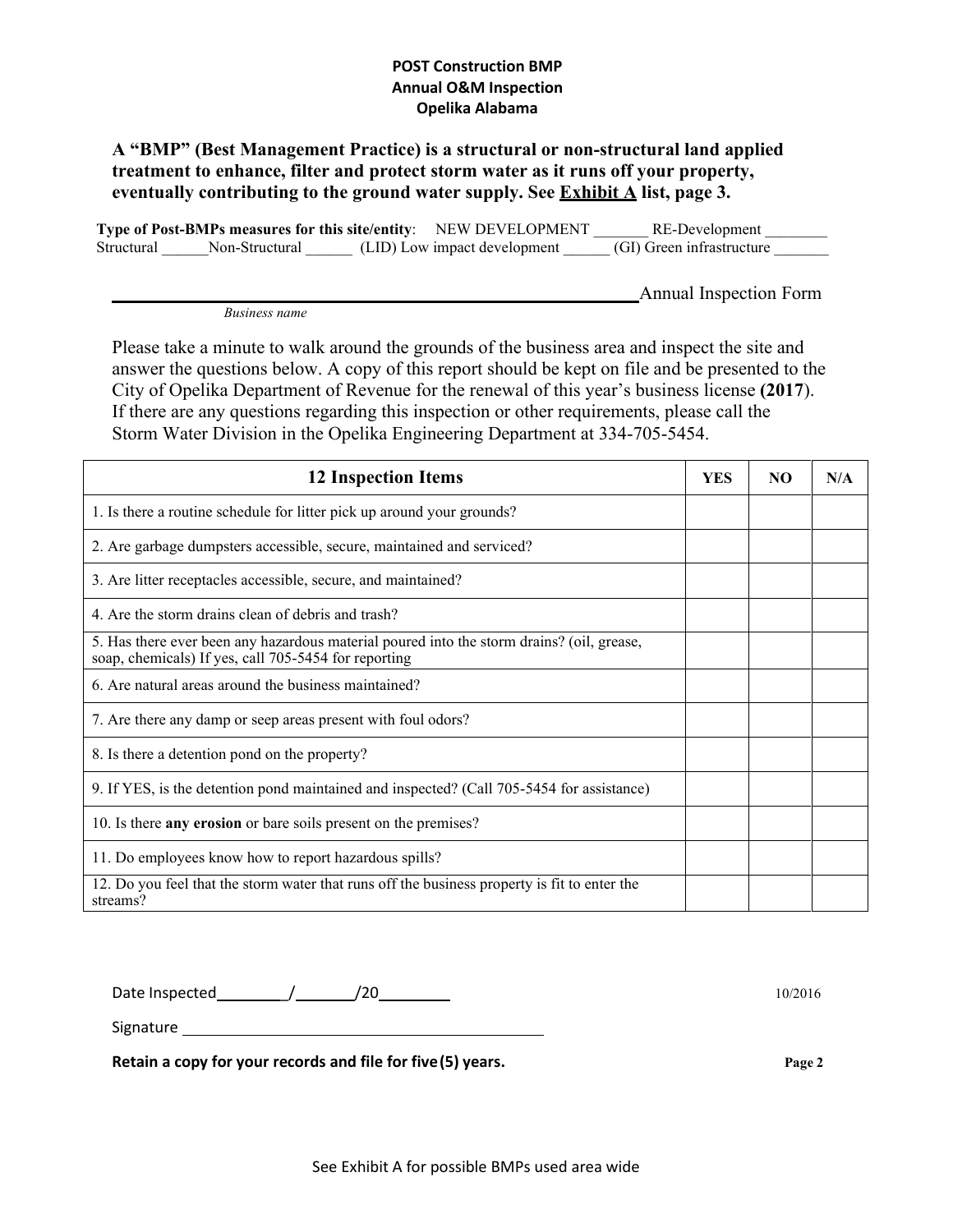## POST ConstructionBMP Annual O&M Inspection

10/12/2016

POST-CONSTRUCTION MAINTENANCE BMP'S

Bio Retention Areas Buffer Zones Chemical HandlingFacility Dust Control Riprap Flumes Riprap Structures Rock Chutes Roof Runoff Structures Sod Sediment Basins Shallow Water Developments Spring Developments Storm water Runoff Control Bridge and all components Streambank and Shoreline Protection Structures for Wildlife Subsurface Drains **Terraces** Trails and Walkways Tree/Shrub Pruning Underground Outlets Vegetated Filters Waste Storage Facility **Structures** Fences Wastewater Treatment Strips Water andSediment Control Basins Water Harvesting Catchment Water Wells Wetland Wildlife Habitat Management Irrigation Water Management Toxic Discharge Control Lined Swales Litter Management Preservation of Vegetation LlD strategies Emergency Spill Response Plan

*Structural* & *Non-structural items*  Pond-Shallow Water Reservoirs Retention/Detention Basins Prescribed Burning Pumping Plants Retaining Walls & weep drains Recreation Areas Firebreaks Grazing Systems Fuel Breaks Grass Swale Grade Stabilization Structures Grassed Waterways Heavy Use Area Protection Hedgerow Planting Irrigation Systems Filter Strips Storm Debris management Composting Buffer Strips Critical Area Planting Cultural Resources Identification Diversions or Dikes Discharge Pipe Drop Structures Drainage Water Management Erosion and Sediment Control Fabric Drop Inlets Floating Turbidity Barriers Freeze-Proof Water Supply Nutrient Management- Nitrogen Nutrient Management - Phosphorus Brush Management Grade Stabilization Structure Grounds Keeping Vegetation Plan Accidental Discharge Green Infrastructure Porous pavement

*Opelika Storm water coordinator's office can provide a one-time site and plan review as your partner.*

## Exhibit A

*This agreement to annually inspect and maintain past-construction BMP's, named or un-named above,is <sup>a</sup> requirement for ordinance compliance* & *annual business license renewal by the City of Opelika. The developer• owner-operator is required*  to submit said annual inspection to Opelika license Department each year and keep a file of past-construction inspection *records for a period of 5 years. Until the annual inspection is submitted to City business license division (Ord. No. 107-14* & *1,3-18-14) a business license will not be issued. This responsibility is transferrable to another party with owner or operatorship.*